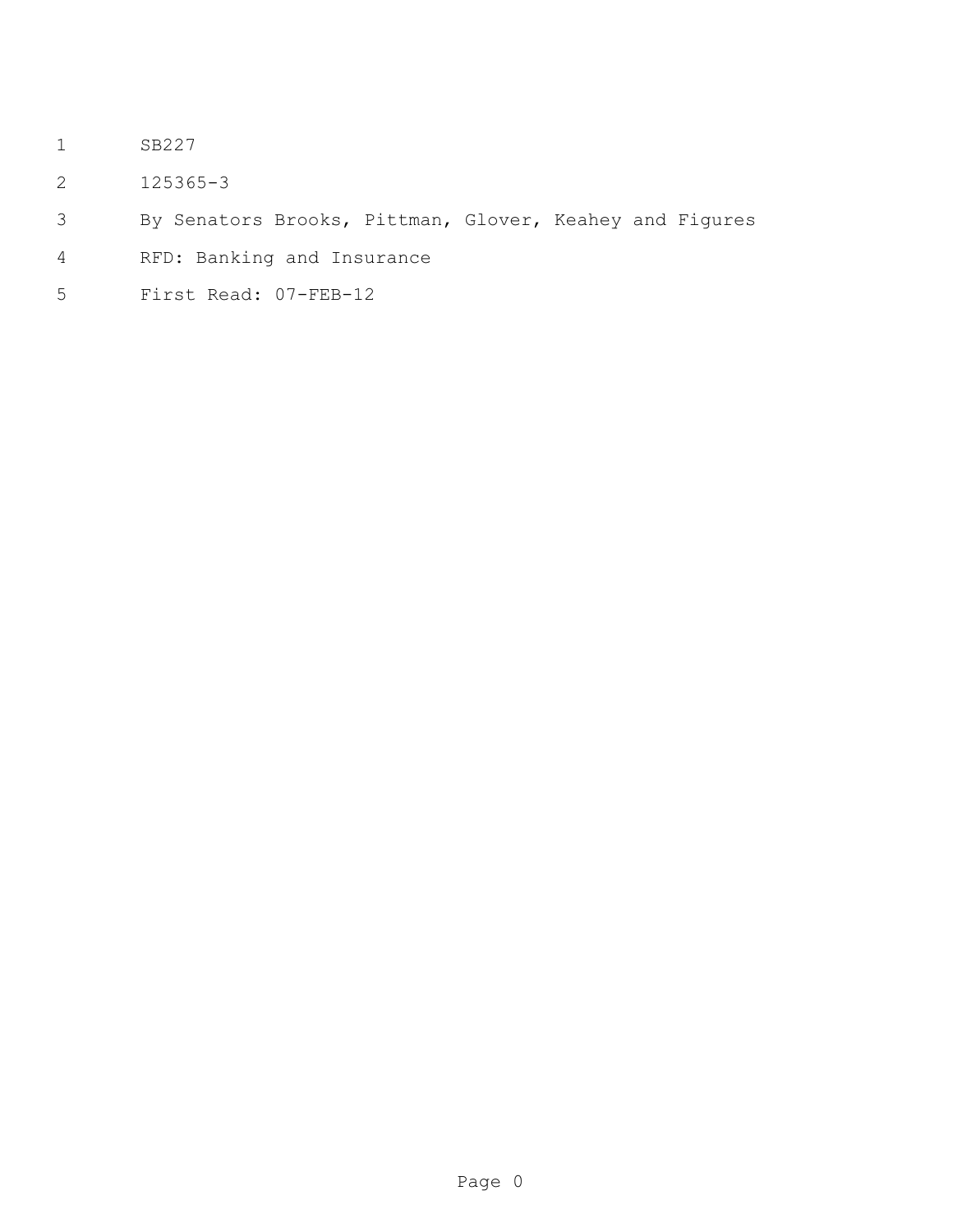SB227  $\mathcal{P}$  ENROLLED, An Act, Establishing a catastrophe savings account to provide reimbursement for deductible amounts and other uninsured portions of risks of loss to owners of residential property from a windstorm event and allowing a tax deduction for deposits made into the account. BE IT ENACTED BY THE LEGISLATURE OF ALABAMA: 11 Section 1. As used in this act, the following terms shall have the following meanings: (1) CATASTROPHE SAVINGS ACCOUNT. A regular savings account or money market account established by an insurance policyholder who is a state income taxpayer for residential property in this state to cover an insurance deductible under an insurance policy for the taxpayer's legal residence 18 property that covers hurricane, rising floodwaters, or other catastrophic windstorm event damage or by an individual to cover self-insured losses for the taxpayer's legal residence from a hurricane, rising floodwaters, or other catastrophic windstorm event. The account must be labeled as a catastrophe savings account in order to qualify as a catastrophe savings account as defined in this act. A taxpayer may establish only one catastrophe savings account and shall specify that the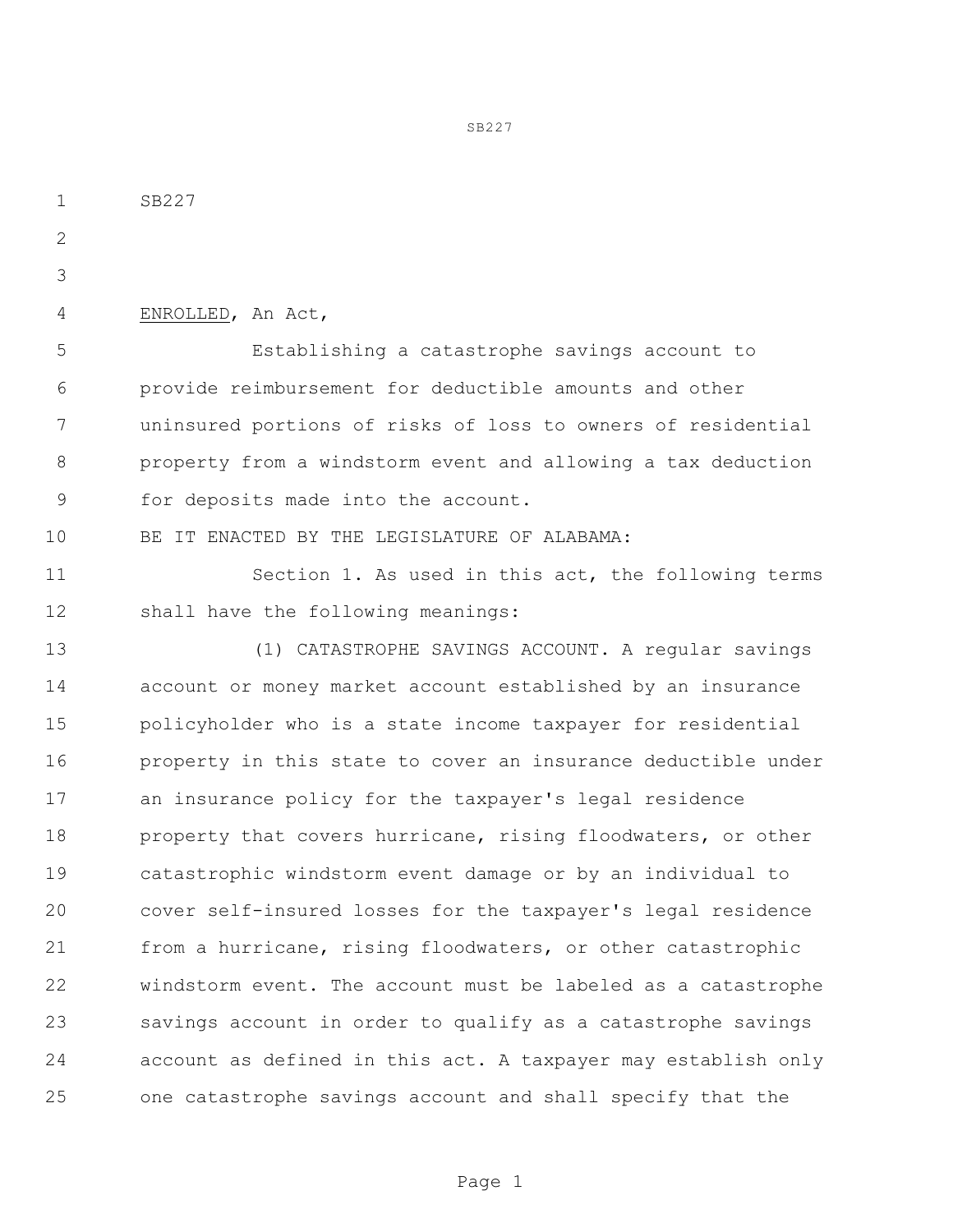purpose of the account is to cover the amount of insurance deductibles and other uninsured portions of risks of loss from hurricane, rising floodwater, or other catastrophic windstorm event.

 (2) WINDSTORM EVENT. Windstorms, cyclones, hurricanes, tornadoes, high winds, and hail, and similar perils not normally among those covered under most property casualty insurance policies but obtainable through the purchase of wind, wind and hail, storm or windstorm coverage, or all.

 Section 2. (a) An individual taxpayer is allowed a deduction against income earned for state income tax purposes imposed pursuant to Section 40-18-5, Code of Alabama 1975, for amounts contributed to a catastrophe savings account in accordance with subsection (c) and all interest income earned by a catastrophe savings account is exempt from the tax imposed pursuant to Section 40-18-5, Code of Alabama 1975.

 (b) A catastrophe savings account is not subject to attachment, levy, garnishment, or legal process in this state.

 (c) The total amount that may be contributed to a catastrophe savings account must not exceed any of the following:

 (1) In the case of an individual whose qualified deductible is less than or equal to one thousand dollars (\$1,000), two thousand dollars (\$2,000).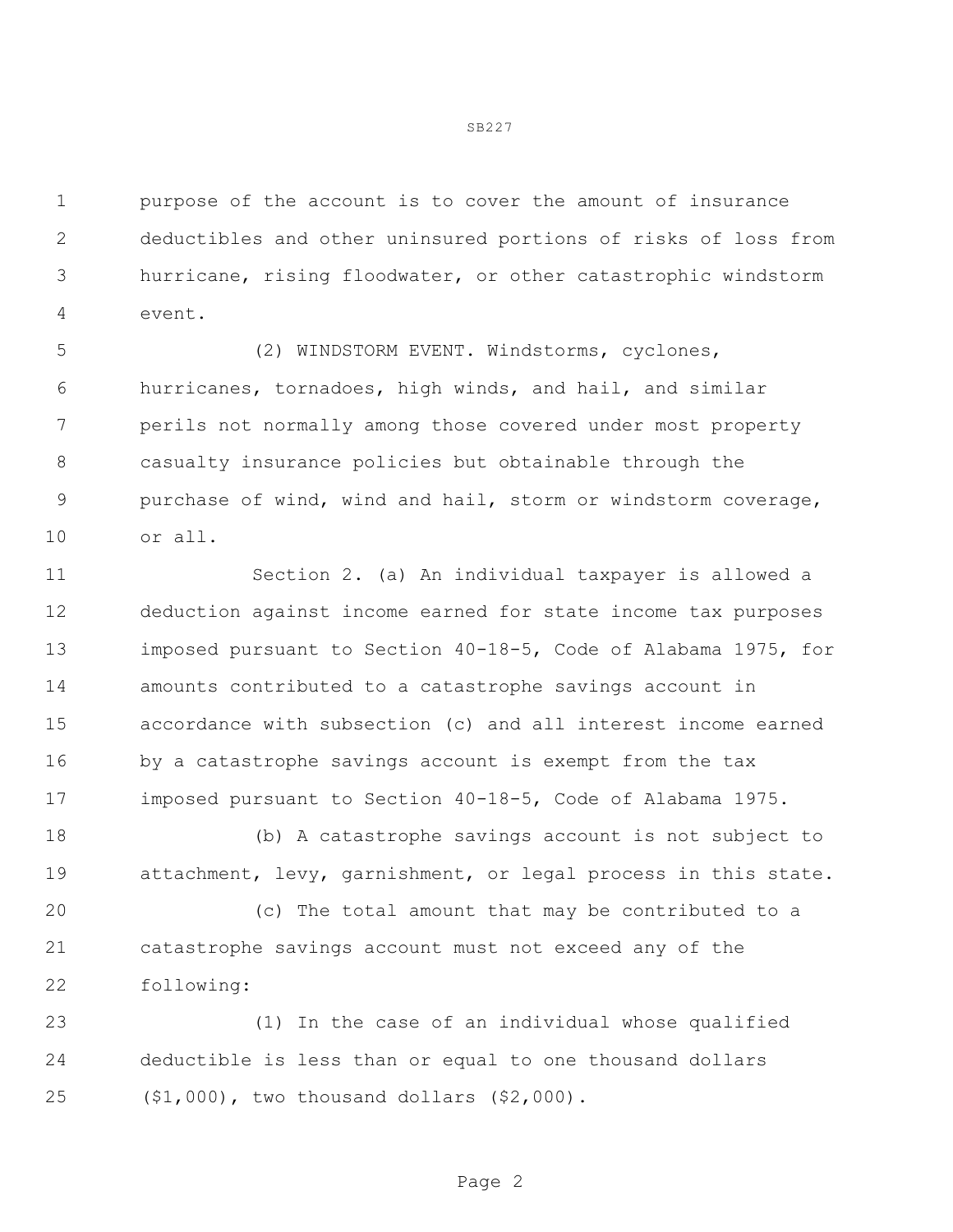(2) In the case of an individual whose qualified deductible is greater than one thousand dollars (\$1,000), the amount equal to the lesser of fifteen thousand dollars (\$15,000) or twice the amount of the taxpayer's qualified deductible.

 (3) In the case of a self-insured individual who chooses not to obtain insurance on his or her legal residence, 8 two hundred fifty thousand dollars (\$250,000), but in no event may the amount contributed exceed the value of the individual taxpayer's legal residence.

 (d) If a taxpayer contributes in excess of the limits provided in subsection (c), the taxpayer shall withdraw the amount of the excess contributions and include that amount in Alabama income for purposes of Section 40-18-5, Code of Alabama 1975, in the year of withdrawal.

 Section 3. (a) A distribution from a catastrophe savings account must be included in the income of the taxpayer unless the amount of the distribution is used to cover qualified catastrophe expenses.

 (b) No amount is included in income, pursuant to subsection (a), if the qualified catastrophe expenses of the taxpayer during the taxable year are equal to or greater than the aggregate distributions during the taxable year.

 (c) If aggregate distributions exceed the qualified catastrophe expenses during the taxable year, the amount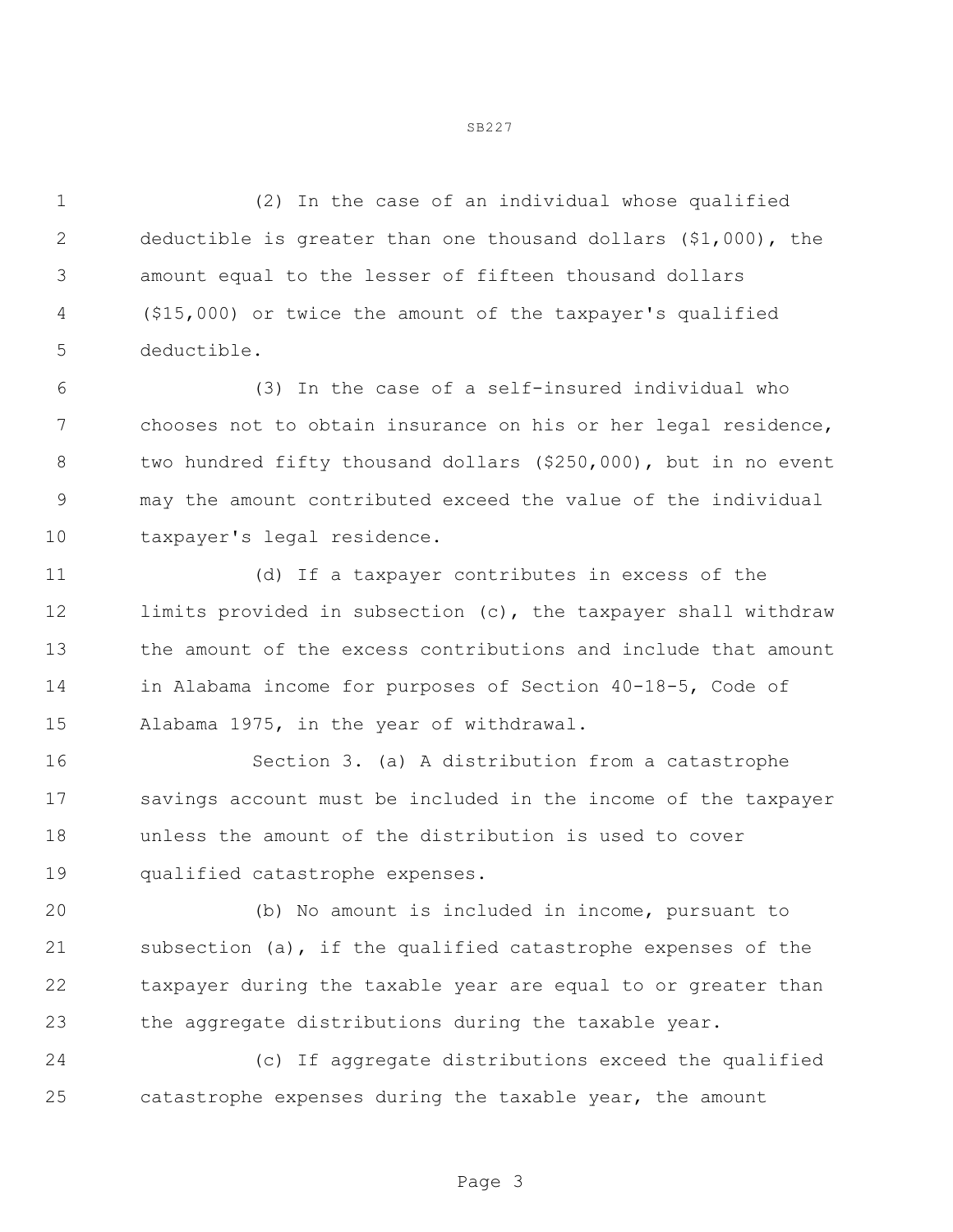| $\mathbf 1$   | otherwise included in income must be reduced by the amount of  |
|---------------|----------------------------------------------------------------|
| 2             | the distributions for qualified catastrophe expenses.          |
| 3             | (d) (1) The tax paid pursuant to Section $40-18-5$ ,           |
| 4             | Code of Alabama 1975, attributable to a taxable distribution   |
| 5             | must be increased by two and one-half percent of the amount    |
| 6             | which is includable in income.                                 |
| 7             | (2) This additional tax does not apply if any of the           |
| 8             | following occur:                                               |
| $\mathcal{G}$ | a. The taxpayer no longer owns a legal residence               |
| 10            | that qualifies pursuant to Chapter 7 of Title 40, Code of      |
| 11            | Alabama 1975.                                                  |
| 12            | b. The distribution is from an account conforming              |
| 13            | with subdivision $(3)$ of subsection $(c)$ of Section 2 and is |
| 14            | made on or after the date on which the taxpayer attains the    |
| 15            | age of 70.                                                     |
| 16            | (2) If a taxpayer receives a nontaxable distribution           |
| 17            | under this subsection, the taxpayer must not make further      |
| 18            | contributions to any catastrophe savings account.              |
| 19            | (e) If a taxpayer who owns a catastrophe savings               |
| 20            | account dies, his or her account is included in the income of  |
| 21            | the person who receives the account, unless that person is the |
| 22            | surviving spouse of the taxpayer. Upon the death of the        |
| 23            | surviving spouse, the account is included in the income of the |
| 24            | person who receives the account. The additional tax in         |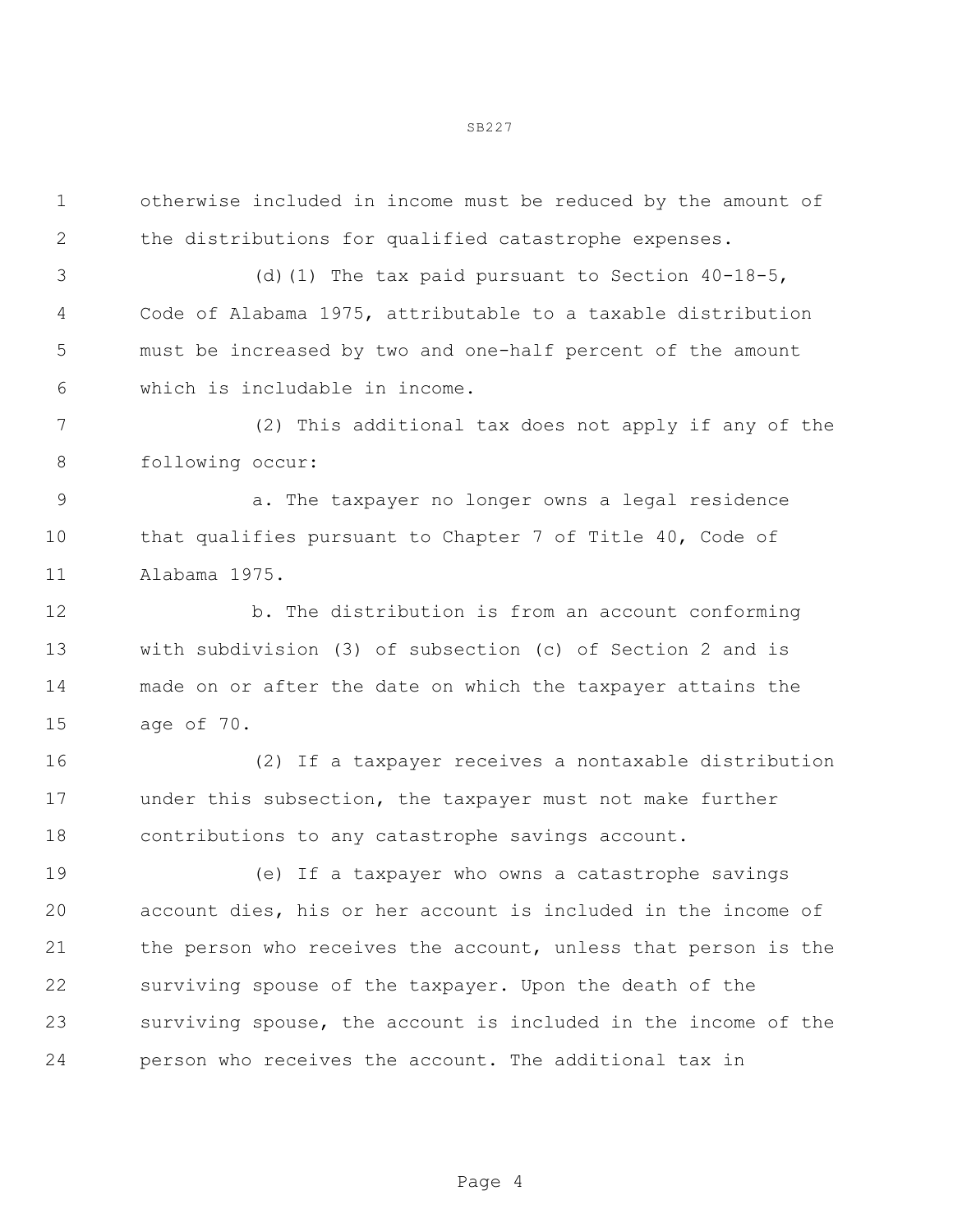subsection (d) does not apply to distribution on death of the taxpayer or the surviving spouse. Section 4. The Department of Revenue may promulgate rules necessary to implement and administer this act. Section 5. This act shall become effective immediately following its passage and approval by the Governor, or its otherwise becoming law.